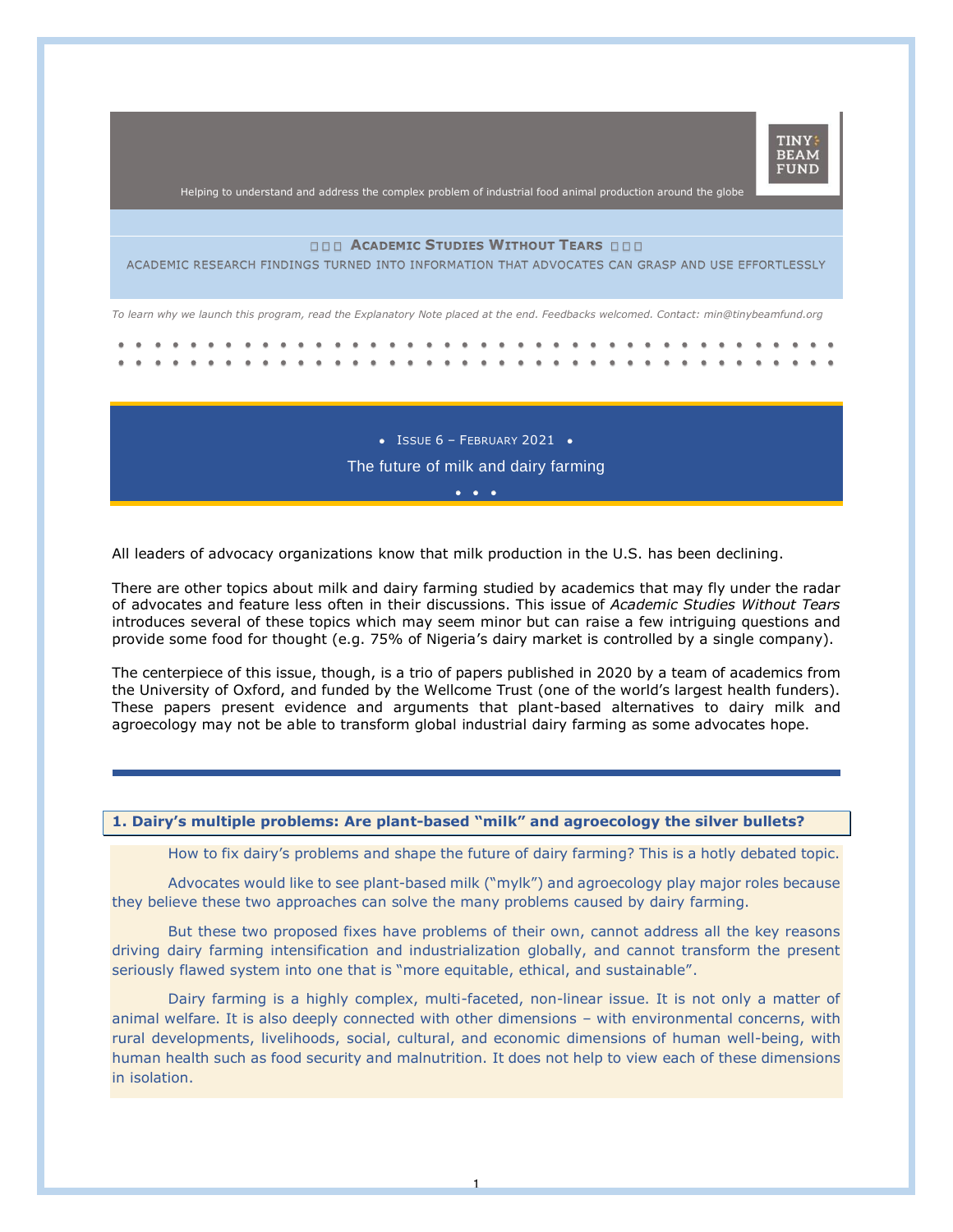It is also not constructive to frame and compartmentalize the debate about the future of dairy into three distinct trajectories: 1) "More milk" – producing more milk to improve food security and nutrition, relying on industrial producers and value chains. 2) "Better milk" – producing milk that has better quality than conventional, industrial milk (e.g. "local, raw, organic, grass-fed, artisanal"), often done via certification. 3) "Less milk" – consuming less dairy milk, and substituting it with plant-based alternatives instead.

Firstly, the different dimensions and aspects are linked to each other. Adjusting one dimension often impacts another dimension. And one group completely ignoring the negative impacts that would likely hit another group as a result of proposed changes only leads to all parties talking past each other rather than having discussions that treat everyone's needs, interests, and circumstances fairly.

Secondly, viewing dairy farming strictly through the lens of "more, better, less" disregards fundamental issues that must be confronted if problems caused by dairy farming's trend toward industrialization and intensification are to be solved. Of particular concern is that *none* of these three positions tackle the need for *systemic change* and the issue of *social inequalities and power*.

It is very important to ask: How is one to deal with "uneven social and environmental outcomes", with marginalization in terms of race, class, gender? (About two thirds of the world's livestock keepers are women.) "Does dairy production impinge on animal rights or is it an important source of nutrition? Does milk production exacerbate global warming and environmental destruction or is it an essential livelihood? These framings are saturated with biopower (i.e., who gets to decide whose life matters?) and responsibility (i.e., who is to blame and whose job is it to solve these issues?)"

The power currently held by industrial agriculture also needs to be dealt with. A strong case can be made that increasing consumption of plant milk may actually "further entrench market mechanisms as solutions, thereby reinforcing the political economy of industrial agriculture". "By merely grafting plant milks into existing production-consumption practices, agro-industrial problems are not so much fixed as they are diverted, obscured, or even forgotten. Mylks may afford at best an interruption to the challenges they claim to resolve. At worst, they could distract from the need for systemic changes by virtue of fitting so well within the contours of globalized industrial agri-food."

In a nutshell, "policies and programs rooted in these discrete framings" [of more-better-less milk] perpetuates "power imbalances that are firmly embedded within the industrial dairy system". All three framings "privilege certain solutions and actors to implement those solutions" rather than making the discussions and search for solutions more democratic and less polarized.

What about agroecology? Of all the proposed solutions, this one addresses systemic change best and seeks the highest level of transformation. Unfortunately, agroecology has "low feasibility" at present. It faces massive challenges of scaling up, and above all, of mainstreaming in research and policy agendas. Its relevance is unfortunately limited to "small, mixed crop-livestock systems".

## A LOT more info:

"The rapid intensification of dairy production has exacerbated  $CO<sub>2</sub>$  emissions, animal welfare abuses, inequities in human health, and the eroding of rural livelihoods and cultural landscapes. Yet transformation is itself a political process. Policies aiming to influence transformative adaptation within dairy systems should be informed by analysis of power differentials in effort to gauge the equity of agricultural policies."

Clay, Nathan, Tara Garnett, and Jamie Lorimer. "Dairy Intensification: Drivers, Impacts and Alternatives." *Ambio* 49, no. 1 (2020): 35–48. doi: 10.1007/s13280-019-01177-y

• *"Rwanda is known as a land of milk and honey*, *parents should let their children develop a culture of drinking milk*, *and rearing cattle for it is one of the things that define a true Rwandan."*—Gérardine Mukeshimana, Rwanda's Minister of Agriculture and Animal Resources (August 24, 2016). *"Dairy cows are not gently milked and allowed to roam in the sun and play with friends on factory farms. There is no sunshine or happiness where this milk comes from."*—Livekindly 2018 blog (January 24).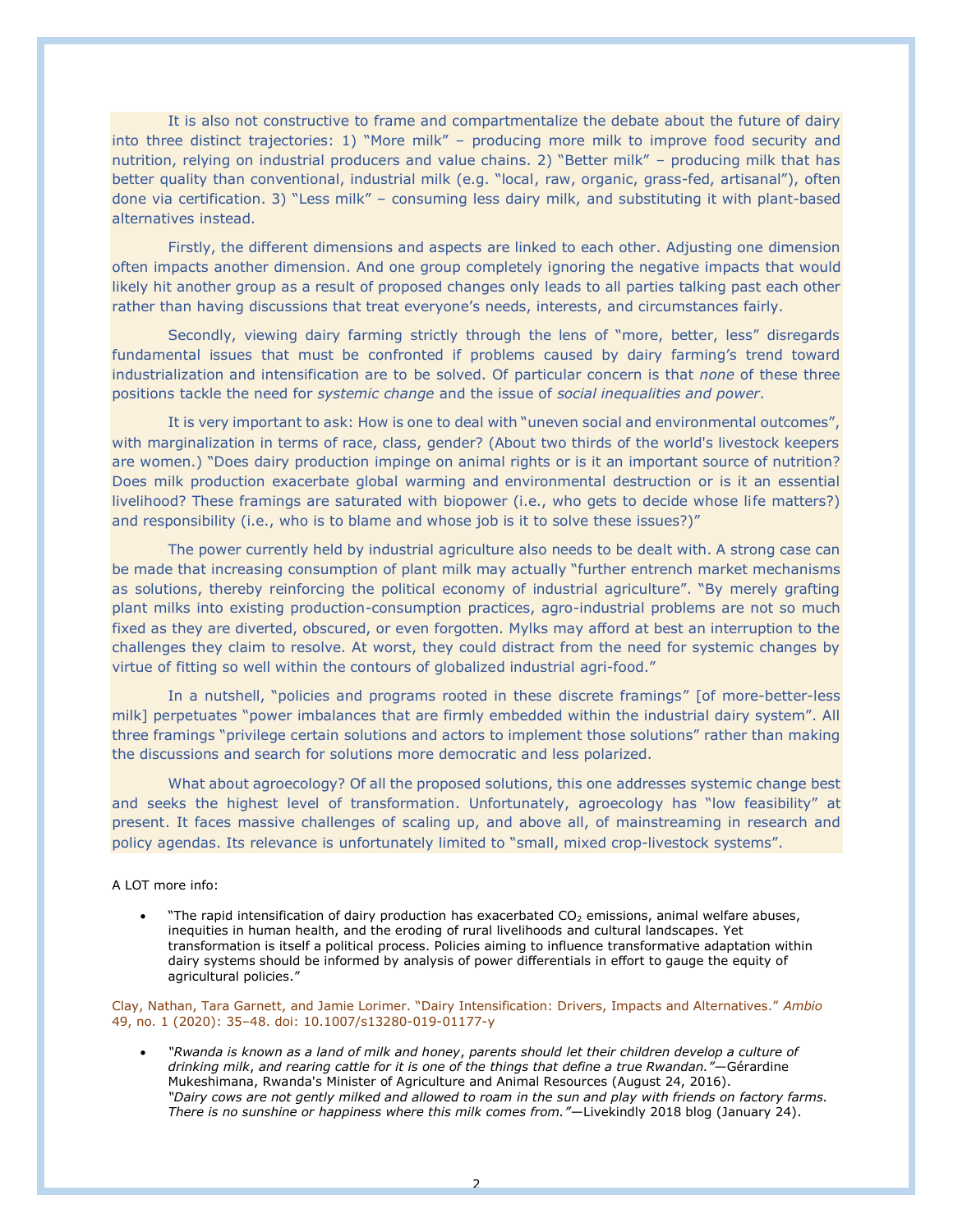Contemporary debates about milk are often framed in ways that highlight seemingly intractable, polarizing issues. The above quotes evoke the lively cultural politics of milk at play across the Global North and South. . . . technology‐driven *progress* toward a utopic imaginary of bodily and economic growth, on the one hand; violent, diseased *downfall* of animals, the planet, and human health on the other. These narratives frame problems in binary ways, often pitting rural livelihoods against animal welfare or environmental sustainability against economic growth. Such simplified framings can obscure the complex political ecologies of food production and consumption, serving to entrench rather than transform systemic issues in the contemporary dairy sector."

- "Dairy continues to be a key source of nutrition and cattle an important store of wealth among rural societies in Africa, Asia, and Latin America, yet access to livestock resources remains highly uneven across class and gender lines."
- "The recent Twitter campaigns of Veganuary (a month of eating vegan) and Februdairy (the dairy industry's rebuttal with a month celebrating milk) provide a window onto the divisiveness and polarized notions of care in the ongoing debate about milk and dairy. Vegan activists posted evidence of animal welfare abuses to attest to their care for cows and calves and to justify their calls to remove animals from food systems. Dairy farmers posted images of healthy cows as evidence of their daily practices of care for animals while arguing that vegans care little about farmers' livelihoods. The rise of plant-based milks and a social media landscape that facilitates virtue-signaling about food consumption choices makes it even easier for these groups to continue talking past each other."
- "Platforms such as sustainable intensification, organic production, and plant milks offer limited engagement with the complex social–environmental dynamics of dairy systems. These platforms are often pinned to outcomes defined rigidly as more, better, or less such that the rich histories of dairy landscapes are erased. The current infatuation with data-driven global-level studies employing life cycle assessments to compare the environmental footprints of various foods similarly obfuscates the social and environmental heterogeneity within and across dairy landscapes.
- "The swiftness with which agro-industry has taken control of the plant milk sector raises questions about the degree of transformation offered by these products, including the claims of environmental sustainability that are often used to market plant milks. . . . While the consumption of plant milks constitutes a rejection of exploitative industrial dairy systems that have been continuously propped up by government subsidies, it remains to be seen whether this consumer-led disruption will engender systemic transformation. Paradoxically, claims of less milk might belie an increase in overall milk consumption. With around half of the options on supermarket shelves containing added sugar, the rise of plant milks may be part of an observed global trend of sugar sweetened beverage consumption. Thus, while the less milk trajectory promises lower environmental, health, and animal welfare impacts, in practice plant milks have entrenched reliance on agri-industrial systems which come with negative environmental impacts, no guarantee of higher animal welfare in existing industrial livestock systems, and a product that one ultimately needs to consume more of to get the same nutrition as dairy milk."

#### Clay, Nathan, and Kayla Yurco. "Political Ecology of Milk: Contested Futures of a Lively Food." *Geography Compass* 14, no. 8 (2020): e12497. doi: 10.1111/gec3.12497

- "Increased consumption of plant mylk could in theory drive change in dairy systems through decreased demand for dairy milk. Yet such a trajectory is far from given. Dairy systems are highly heterogeneous. Water use, land use, and greenhouse gas emissions varies enormously across farms and regions. . . . If past trajectories of intensification in the dairy sector are an indication, a likely response to decreased milk demand could be for the industrial dairy industry to further intensify production. Even though fluid milk consumption is decreasing in the US and Europe, it is increasing worldwide. One possible outcome is that mylk consumption will encourage industrial dairy systems that are environmentally harmful and of limited benefit to rural livelihoods. Continued consolidation into mega-farms has been driven in the past by price competition that privileges economies of scale. At the same time, dairy operations with a lower environmental footprint, higher animal welfare, and value to rural livelihoods and cultural landscapes will likely continue disappearing."
- "Plant-based milk and meat are flourishing. As these products grow and diversify, it is crucial to consider how they might enable more democratic food futures. Flexitarianism presents a potentially open, inclusive, and democratic form of consumption that could drive food system change in just and sustainable ways."

#### Clay, Nathan, Alexandra E. Sexton, Tara Garnett, and Jamie Lorimer. "Palatable Disruption: The Politics of Plant Milk." *Agriculture and Human Values* (January 30, 2020). doi: 10.1007/s10460-020-10022-y

Note from Tiny Beam Fund: Concentration of power in the hands of a few dominant food corporations in the U.S. is the theme of the January 16, 2021 "Big Ag and Antitrust" conference at Yale University. It includes a panel on animal welfare (recording available [here\)](https://www.youtube.com/watch?v=AWgvTIcGjqg&list=PLVPIycvkyLV9nUlTBM4VkKeKq-_guVHQb&index=5&t=878s). Conference guide available [here.](https://law.yale.edu/sites/default/files/area/center/leap/document/yale-big-ag-and-antitrust-conference-guide.pdf)

3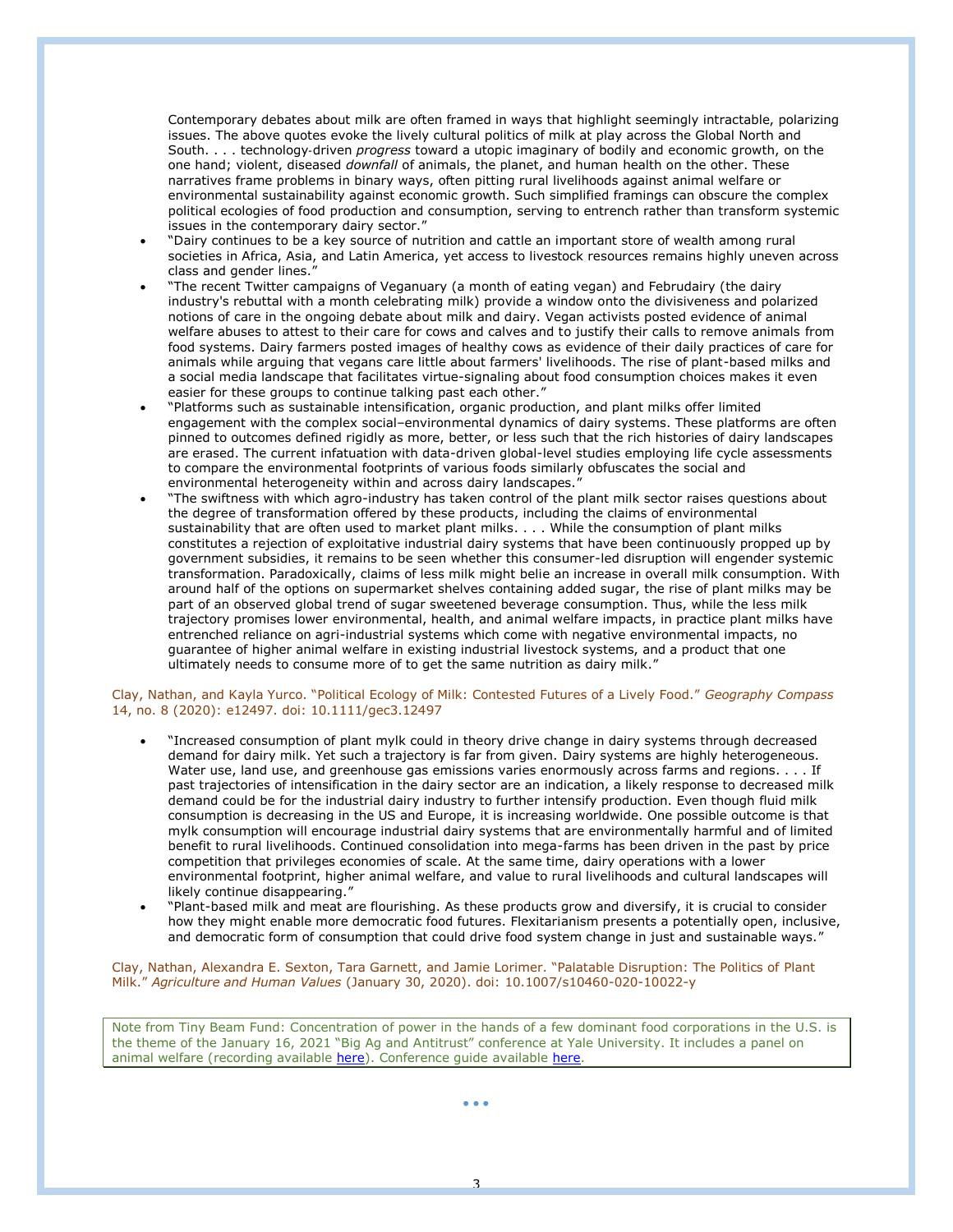# **2. Serious welfare problems with dairy cows in India**

India has the world's largest number of dairy cows. Dairy farms in India's Kerala state cover a broad range of climatic and farming practices, and are on average small (mean 15 cows, median 8). On-farm observation of 38 dairy farms there revealed serious welfare problems.

When housed, cows are tied to their housing on a rope <1m that is attached to a halter piercing the nasal septum "which results in pressure on sensitive tissues throughout the life of the cow and, if carried out without analgesia, would be painful". Sometimes cows are tied up inside for the whole day. When allowed outside, they are usually restricted by close-tying, longline tether, or hobbling.

There seems to be "a trend for larger, wholly indoor farms becoming more common", and cows in larger farms spend more time indoors, close-tied.

Cows are not given access to unlimited water. Water is very important for preventing heat stress, especially since the current mixture of breeds from imported stocks are not resistent to heat stress and not suited to India's climate.

Access to food is also often limited to the extent that cows may be hungry, and quality green forage/fodder that provides roughage is not always provided.

Housing and the cows' lying environment is not adequately cleaned. Many cows are dirty, suffer from hair loss and body lesions.

Are movement and behavioral restrictions, lack of adequate water and high quality food, heat stress, poor hygiene and hair loss present in other dairy farms in India? Are the basic needs of over 48 million cows in that country being met?

Mullan, Siobhan, Surej J. Bunglavan, Elizabeth Rowe, David C. Barrett, Michael R. F. Lee, Deepa Ananth, and John Tarlton. "Welfare Challenges of Dairy Cows in India Identified Through On-Farm Observations." *Animals* 10, no. 4 (March 31, 2020): 586. doi:10.3390/ani10040586

• • •

## **3. Where is Vietnam's dairy sector heading?**

Demand for dairy in Vietnam has climbed in recent years. And the country's production of fresh milk has seen a steady rise.

But look closer, and one will notice that many dairy farmers in different regions going out of business or having to throw away their raw milk. At the same time milk processing firms are doing well, expanding, and cannot get enough raw supplies for their needs.

These apparent paradoxes arise out of the unequal distribution of profits made by the sector. Dairy companies have much more power than individual dairy farmers, and "the value added in the chain was biased toward the dairy plants".

What do advocates make of this situation? Do they want to support the farmers (e.g. help them negotiate better prices for their raw milk, set up better waste treatment, choose cows with better disease resistance)? Or do they want the companies to continue to call the tune?

Nguyen, Viet Khoi, Hoang Thi Hai Yen, Tong Van Khai, Linh Huong To, and Nguyen Tien Duc. "Key Analysis of the Dairy Value Chain in Vietnam: The Case of Bavi." J*ournal of Agribusiness in Developing and Emerging Economies* 8, no. 2 (June 4, 2018): 222–233. doi: 10.1108/JADEE-06-2016-0041

• • •

4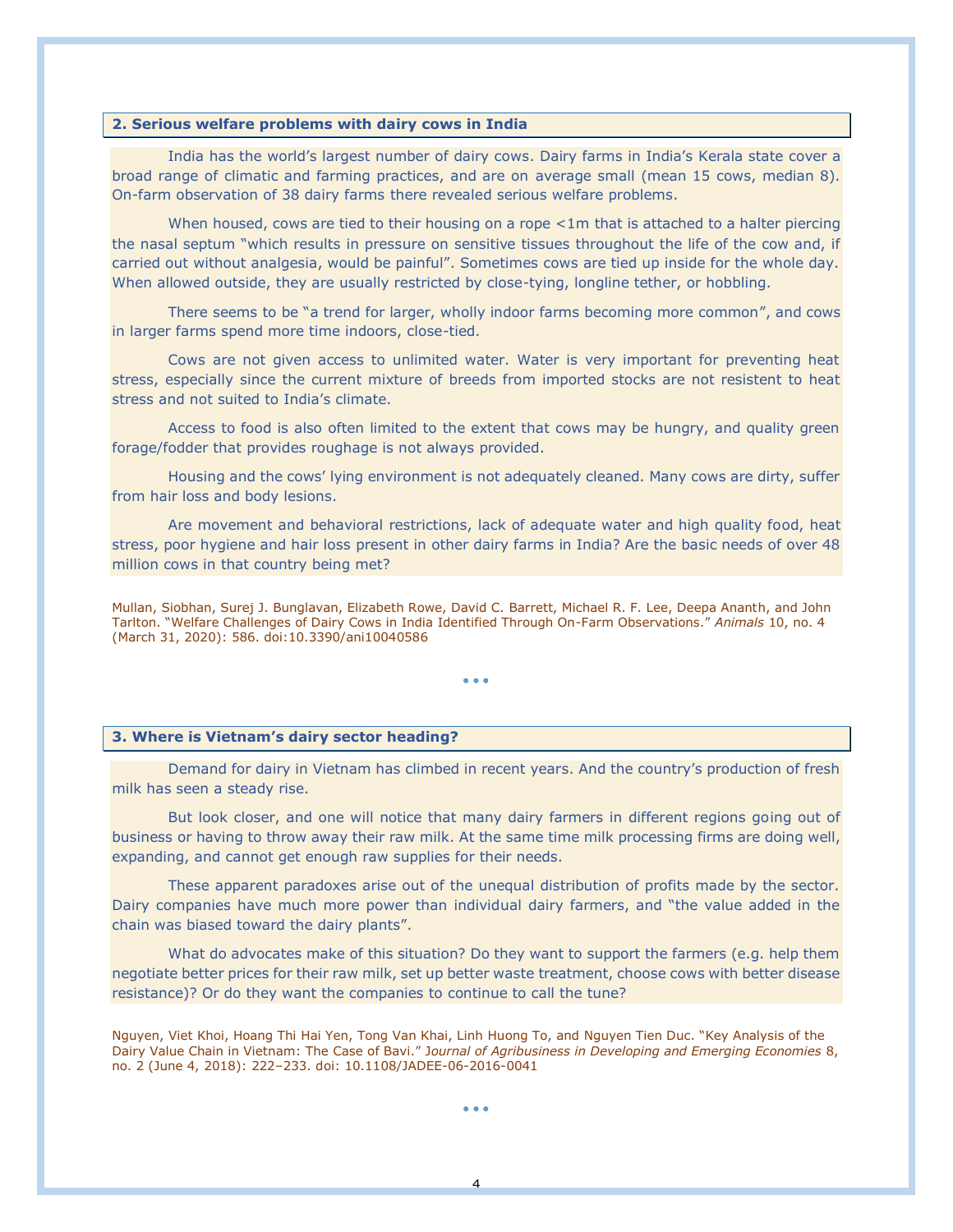# **4. All dairy systems worsen fresh water quality and quantity**

Dairy systems in the world fall into three broad categories: 1. Pasture-based systems with open grazing all year round (e.g. Brazil, New Zealand). 2. Zero-grazing systems with cows always confined in buildings and fed food derived from grains (e.g. U.S.). 3. Mixed systems with cows left outdoors to graze except for certain hours of a day, in winter, when raining hard, etc. (e.g. Nepal, Ethiopia).

All these systems, whether in developing or developed countries, put great pressures on the quality and quantity of fresh water. Three points are worth highlighting:

1. Regardless of the system used, plenty of water is needed to produce grass and/or grain feed. Confined systems more so. The water required "to produce the same amount of dry mass (DM) of feed grain . . . is five times that to produce equivalent DM of a mixture of grass, crop residue and fodder".

2. Preventing urine and liquid manure from polluting water sources is tough, even in developed countries. In developing countries with mixed systems, "solid manure is stored in open heaps for long periods before it is applied on the land, and is often washed away by rain, resulting in contamination".

Pasture-based systems can have less negative impacts on water quality than confined stallfeeding systems because the latter's heavy use of concentrated feeds and commercial fertilizers is responsible for more nitrate leaching into groundwater and surface water sources.

3. No matter where in the world and which system is used, there is little attention paid to irrigation practices and management by the majority of dairy farmers and operators (e.g. when to irrigate, how much water to apply, ascertaining soil moisture, using adjustable flow control).

All these concerns need urgent attention as dairy farming is now expanding mainly into areas with warm/warmer climates where grass can grow easily – and the grass often needs irrigation.

KC, Birendra, Bart Schultz, Ian McIndoe, Helen Rutter, Andrew Dark, Krishna Prasad, Suman Sijapati, and Krishna Paudel. "Impacts of Dairy Farming Systems on Water Quantity and Quality in Brazil, Ethiopia, Nepal, New Zealand and the USA." *Irrigation and Drainage* 69, no. 4 (2020): 944–955. doi: 10.1002/ird.2486

• • •

# **5. Can Brazil's dairy producers improve production volume** *and* **environmental sustainability?**

Brazil is a major dairy-producing nation, sitting at the same table as China, India, and the U.S. Its dairy milk supply chain "accounts for approximately 20% of the nation's agribusiness GDP".

The government is intent on raising the level of milk production in order to reap more economic returns. This puts extra burden on the country's environmental load.

According to a study of dairy production in Minas Gerais state (the largest and most important dairy region in Brazil), increase in production and environmental sustainability cannot go hand in hand. "A win-win scenario can hardly be found." Trade-offs need to be made.

So who should decide the priorities? The government? The public? The dairy industry?

Agostinho, F., M.W. Oliveira, F.M. Pulselli, C.M.V.B. Almeida, and B.F. Giannetti. "Emergy Accounting as a Support for a Strategic Planning towards a Regional Sustainable Milk Production." *Agricultural Systems* 176 (2019): 102647. doi:10.1016/j.agsy.2019.102647

#### • • •

**6. Where does the milk consumed by Nigerians come from?**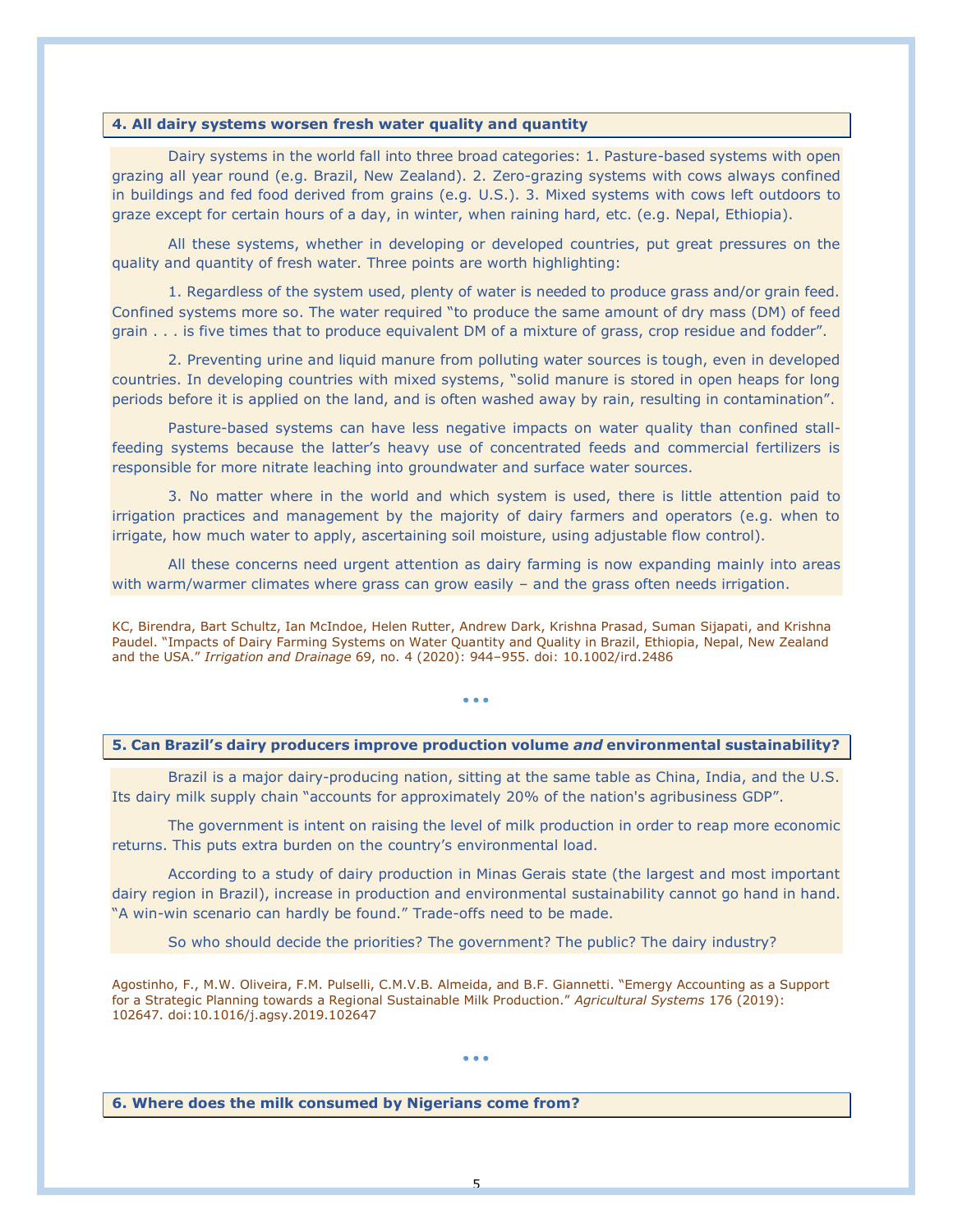Nigerians rely almost entirely (98%) on *imported* milk and dairy products.

A few foreign players, notably FCW, have long dominated the industry that supplies Nigeria with dairy products. Peak Milk – one of the most popular dairy products in the country – was exported to Nigeria by FCW's predecessor in 1954. FCW "controls about 75% of dairy market in Nigeria, which arguably is the largest importer of dairy products in Africa".

Local milk come from myriad smallholders with low productivity and poor linkages to customers.

In other words, homegrown large-scale dairy farming in Nigeria is not a current concern. Is that good news to advocates opposed to factory farms? Do they want things to remain the way they are, leaving it up to imports and a single corporation to provide Nigerians with the dairy products they want?

A bit more info:

- "To understand the challenges and opportunities inherent in the Nigerian dairy industry, there is need to first analyse the peculiarities in the industry, especially with reference to the historical attempts at its development, government policy actions, and multinational agribusiness activities. The very nature of the industry in Nigeria creates strong incentives for foreign businesses with well developed global value chain, while at the same time constituting drawbacks against the development of the local dairy industry. That the Nigerian government has over the past years done little to correct the imbalances raises issues as to whether the unproductive nature of the dairy value chain is attributable to the activities of foreign firms or the constrains that characterise the country's business environment."
- "In the business of dairy farming and processing, the Nigerian market is arguably the most fragmented. Up to 95% of all locally produced milk in the country come from smallholder farmers, with little progress made in the areas of cooperative formation, commercial dairy farming and milk production. Although the country is among the top 15 countries in terms of the population of cows according to the 2013 FAO World Cattle Inventory, milk production in the country stands at barely one litre of milk per day per cow. Even the minimal milk production takes place in the remote rural areas with no linkage, no access road, no water, and no electricity. This means that the little milk produced locally hardly gets to the urban markets where it is mostly needed."

Ekumankama, Ogbuagu, Abel Ezeoha, and Chibuike Uche. "The Role of Multinational Corporations in Local Dairy Value Chain Development: Case of Friesland Campina WAMCO (FCW) in Nigeria." *International Food and Agribusiness Management Review* 23, no. 1 (2020): 55–69. doi: 10.22434/IFAMR2018.0108

• • •

## **7. Why is milk production in China stagnating in spite of growing consumer demand?**

"China's current milk production has fallen by 1.3% compared with 2016, mostly attributed to heat stress [experienced by dairy cows] and small/medium farms exiting operations due to stricter environmental regulations and declining profitability."

High temperature, humidity, and solar radiation stresses dairy animals. Their well-being and ability to produce milk suffers because heat stress "directly alters and impairs various tissues or organs of the reproductive system". And breeds that produce more milk are typically more heat sensitive.

Temperatures in China have been increasing, with more extremely hot days. If/when frequency and length of heat waves intensify, heat stress problems will be more severe as extreme weather events are even more stressful to the animals.

A bit more info:

- "Both milk consumption and production are still increasing around the world. . . . global milk consumption is projected to increase by about 60% by 2050, with many new consumers coming from China. . . . The Chinese population is a particularly good example of this trend, with traditionally low milk consumption per capita (<2 kg per capita per year in 1961), but by 2016, this number had increased by a factor of 25."
- "Currently, China is the world's leading milk importer. . . . Despite these huge expansions [in the Chinese dairy industry] in recent decades and continued increased demand for dairy products, there are clear signs that production growth is leveling off."